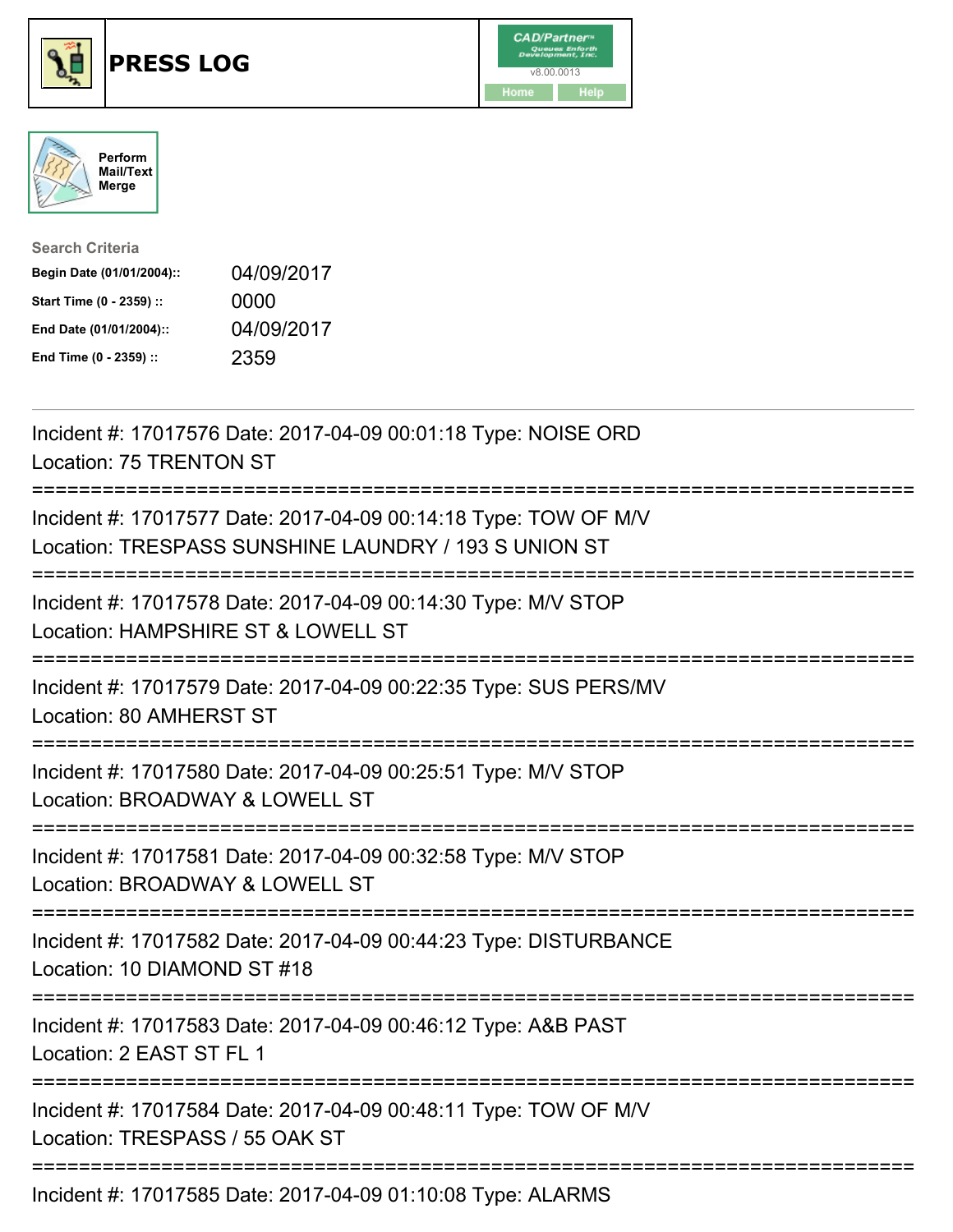| Location: MARIA ALCANTARA / 530 BROADWAY                                                                                                                |
|---------------------------------------------------------------------------------------------------------------------------------------------------------|
| Incident #: 17017586 Date: 2017-04-09 01:19:38 Type: HIT & RUN M/V<br>Location: JAVIER'S PLACE / 245 LAWRENCE ST<br>--------------------------          |
| Incident #: 17017587 Date: 2017-04-09 01:29:05 Type: SUS PERS/MV<br>Location: 51 HIGH ST                                                                |
| Incident #: 17017588 Date: 2017-04-09 01:33:58 Type: STOL/MV/PAS<br>Location: 53 ERVING AV                                                              |
| Incident #: 17017589 Date: 2017-04-09 01:42:18 Type: M/V STOP<br>Location: ESSEX ST & JACKSON ST                                                        |
| Incident #: 17017590 Date: 2017-04-09 01:42:52 Type: BUILDING CHK<br>Location: SAM'S FOOD STORE / 389 BROADWAY<br>===================================== |
| :================================<br>Incident #: 17017591 Date: 2017-04-09 01:43:00 Type: DISORDERLY<br>Location: 31 PLATT ST                           |
| ----------------------<br>Incident #: 17017592 Date: 2017-04-09 01:48:13 Type: M/V STOP<br>Location: HAMPSHIRE ST & LOWELL ST                           |
| Incident #: 17017593 Date: 2017-04-09 01:55:51 Type: M/V STOP<br>Location: DAISY ST & HOLLY ST                                                          |
| Incident #: 17017594 Date: 2017-04-09 02:02:45 Type: TOW OF M/V<br>Location: TRESPASS / 38 BRADFORD ST                                                  |
| Incident #: 17017595 Date: 2017-04-09 02:06:22 Type: SUS PERS/MV<br>Location: 9 JORDAN ST                                                               |
| Incident #: 17017596 Date: 2017-04-09 02:08:30 Type: M/V STOP<br>Location: BENNINGTON ST & LAWRENCE ST                                                  |
| Incident #: 17017597 Date: 2017-04-09 02:09:07 Type: NOISE ORD<br>Location: 145 WILLOW ST FL 3                                                          |
| Incident #: 17017598 Date: 2017-04-09 02:21:13 Type: NOISE ORD<br>Location: 69 FRANKLIN ST                                                              |
| ---------------<br>Incident #: 17017600 Date: 2017-04-09 02:23:27 Type: M/V STOP                                                                        |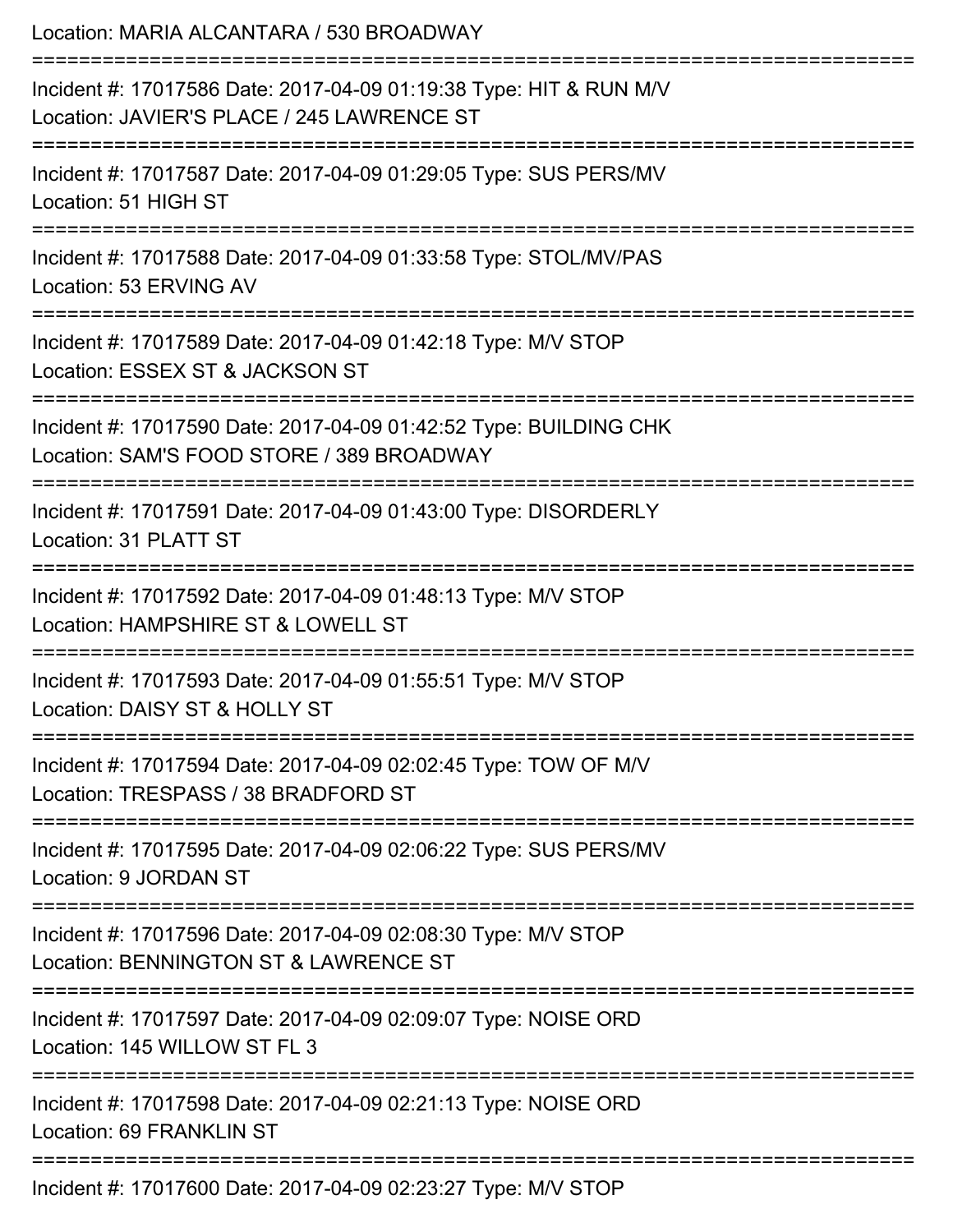| Incident #: 17017599 Date: 2017-04-09 02:23:27 Type: NOISE ORD<br>Location: 35 CHICKERING ST                   |
|----------------------------------------------------------------------------------------------------------------|
| Incident #: 17017601 Date: 2017-04-09 02:31:37 Type: M/V STOP<br>Location: BROADWAY & LOWELL ST                |
| Incident #: 17017602 Date: 2017-04-09 02:33:31 Type: M/V STOP<br>Location: 121 LOWELL ST                       |
| Incident #: 17017603 Date: 2017-04-09 02:34:21 Type: ALARMS<br>Location: PUEBLO SUPERMARKET / 309 PARK ST      |
| Incident #: 17017604 Date: 2017-04-09 02:34:57 Type: NOISE ORD<br>Location: 29 BOSTON ST FL 2<br>============= |
| Incident #: 17017605 Date: 2017-04-09 02:37:29 Type: M/V STOP<br>Location: 334 PARK ST                         |
| Incident #: 17017606 Date: 2017-04-09 02:40:59 Type: M/V STOP<br>Location: BROADWAY & PARK ST                  |
| Incident #: 17017607 Date: 2017-04-09 02:44:33 Type: NOISE ORD<br>Location: 75 TRENTON ST                      |
| Incident #: 17017608 Date: 2017-04-09 02:45:12 Type: MV/BLOCKING<br>Location: 280 BROADWAY                     |
| Incident #: 17017609 Date: 2017-04-09 02:45:24 Type: FIGHT<br>Location: 25 JORDAN ST                           |
| Incident #: 17017610 Date: 2017-04-09 02:50:05 Type: NOISE ORD<br>Location: 78 HOLLY ST #1                     |
| Incident #: 17017611 Date: 2017-04-09 02:54:46 Type: M/V STOP<br>Location: DENNYS / 160 WINTHROP AV            |
| Incident #: 17017612 Date: 2017-04-09 02:55:45 Type: M/V STOP<br>Location: DENNYS / 160 WINTHROP AV            |
| Incident #: 17017613 Date: 2017-04-09 02:59:39 Type: NOISE ORD                                                 |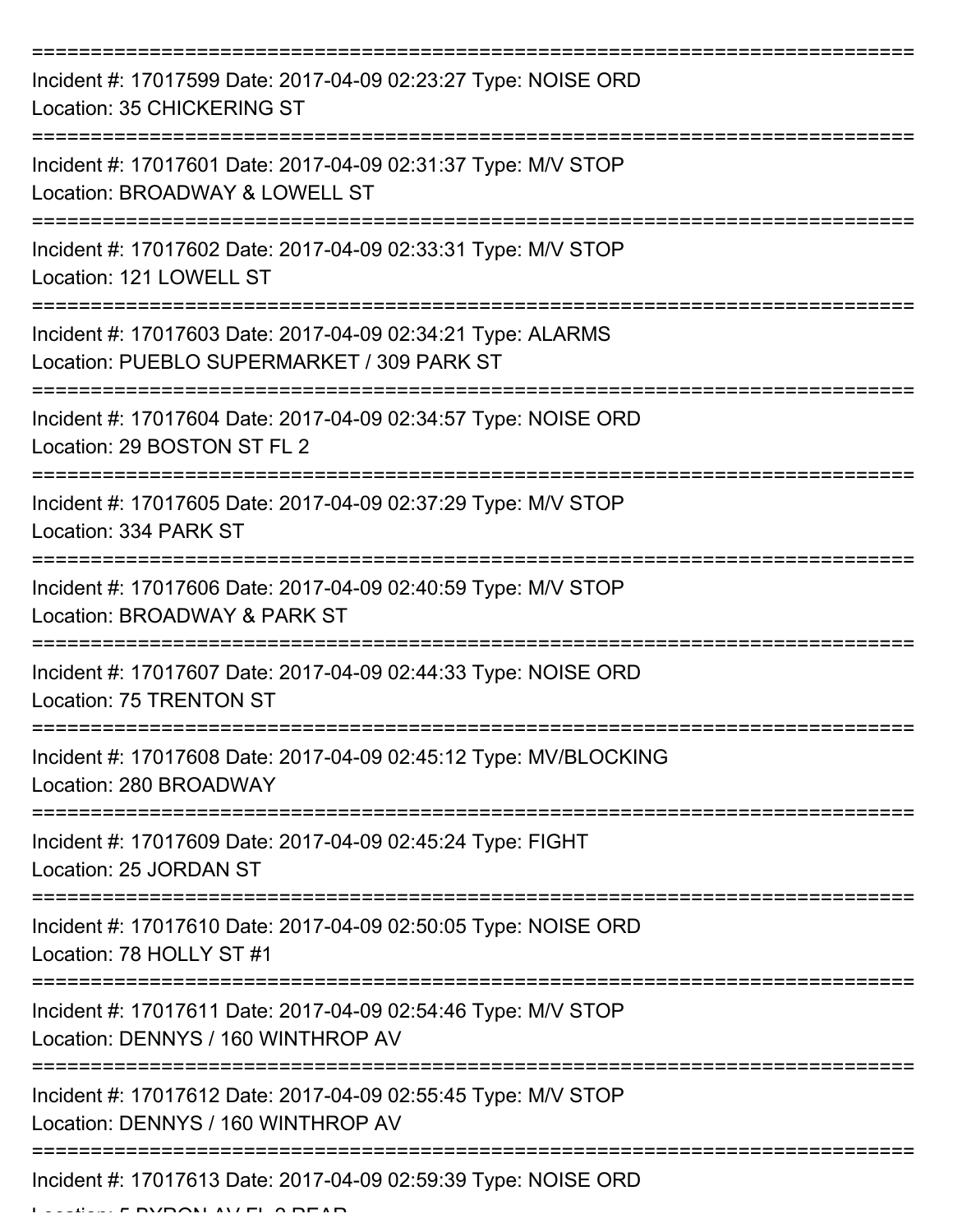| Incident #: 17017614 Date: 2017-04-09 03:03:39 Type: M/V STOP<br>Location: APPLETON ST & METHUEN ST           |
|---------------------------------------------------------------------------------------------------------------|
| Incident #: 17017615 Date: 2017-04-09 03:06:08 Type: M/V STOP<br>Location: LEXINGTON ST & PARK ST             |
| Incident #: 17017616 Date: 2017-04-09 03:08:55 Type: M/V STOP<br>Location: E HAVERHILL ST & MARSTON ST        |
| Incident #: 17017617 Date: 2017-04-09 03:10:28 Type: DISORDERLY<br>Location: 310 JACKSON ST FL 2              |
| Incident #: 17017618 Date: 2017-04-09 03:12:14 Type: SUS PERS/MV<br>Location: DURSO AV & PILGRIM RD           |
| Incident #: 17017619 Date: 2017-04-09 03:17:05 Type: AUTO ACC/PI<br>Location: HAVERHILL ST & MORTON ST        |
| Incident #: 17017620 Date: 2017-04-09 03:27:26 Type: HIT & RUN M/V<br>Location: WALK-IN / BROADWAY & DAISY ST |
| Incident #: 17017621 Date: 2017-04-09 03:28:37 Type: M/V STOP<br>Location: 9 CHICKERING ST                    |
| Incident #: 17017622 Date: 2017-04-09 03:31:09 Type: LOUD NOISE<br>Location: 59 BUNKERHILL ST                 |
| Incident #: 17017623 Date: 2017-04-09 03:37:23 Type: NOISE ORD<br>Location: 83 WARREN ST FL 3                 |
| Incident #: 17017624 Date: 2017-04-09 03:45:25 Type: DISORDERLY<br>Location: 161 PARK ST FL 1                 |
| Incident #: 17017625 Date: 2017-04-09 03:54:27 Type: DISTURBANCE<br>Location: 19 BROOK ST                     |
| Incident #: 17017626 Date: 2017-04-09 03:59:05 Type: NOISE ORD<br>Location: 30 SALEM ST                       |
| Incident #: 17017627 Date: 2017-04-09 04:05:25 Type: NOISE ORD                                                |

Location: 34 BERKELEY ST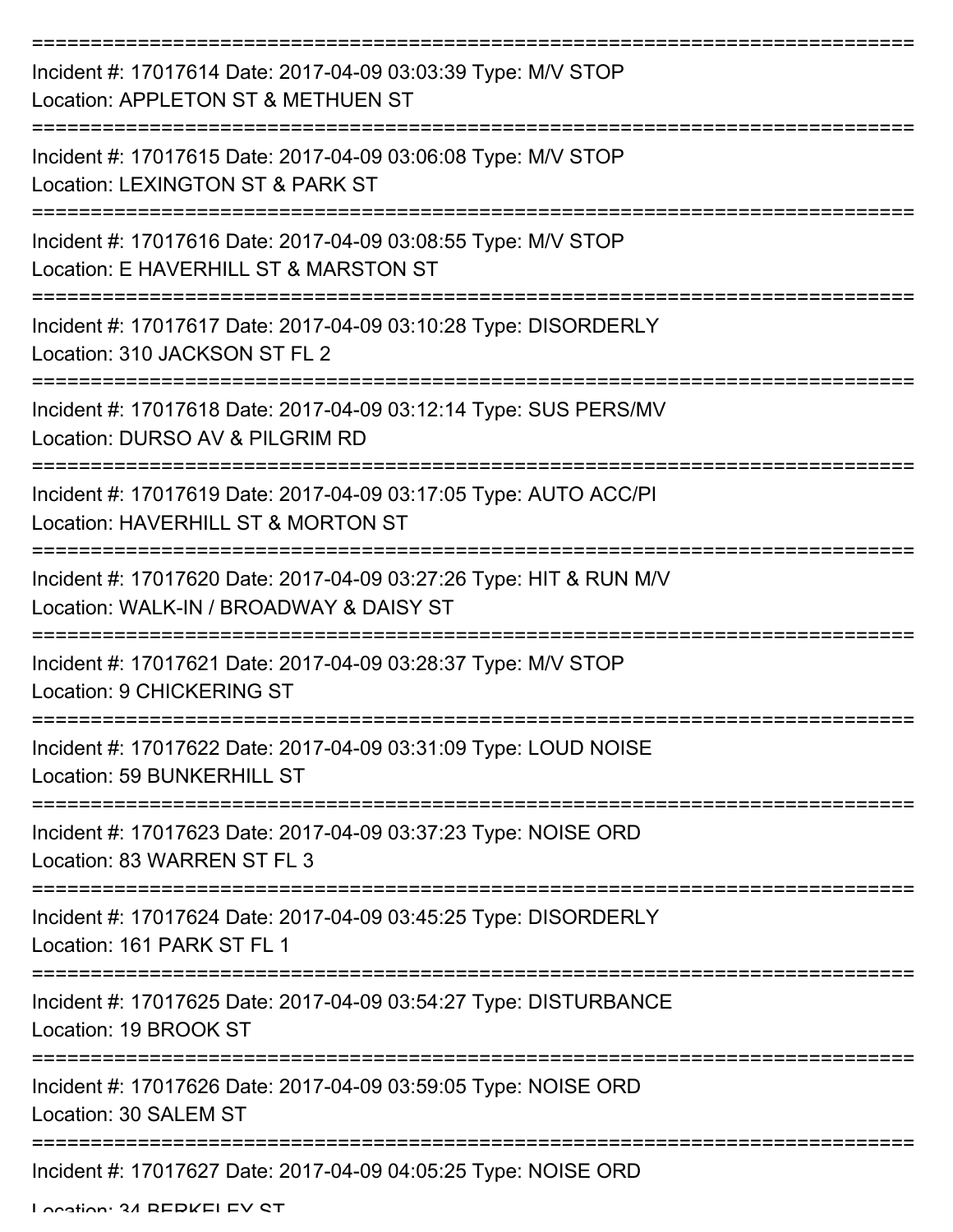| Incident #: 17017628 Date: 2017-04-09 04:15:24 Type: M/V STOP<br>Location: AMESBURY ST & LOWELL ST         |
|------------------------------------------------------------------------------------------------------------|
| Incident #: 17017629 Date: 2017-04-09 04:23:36 Type: MAL DAMAGE<br>Location: ANDOVER ST & S UNION ST       |
| Incident #: 17017630 Date: 2017-04-09 04:33:39 Type: SUS PERS/MV<br>Location: 10 BUSWELL ST                |
| Incident #: 17017631 Date: 2017-04-09 04:47:00 Type: DOMESTIC/PAST<br>Location: 275 AMES ST FL 2           |
| Incident #: 17017632 Date: 2017-04-09 04:54:49 Type: NOISE ORD<br>Location: 45 BOXFORD ST FL 3             |
| Incident #: 17017633 Date: 2017-04-09 05:05:37 Type: MAN DOWN<br>Location: SAM'S FOOD STORE / 389 BROADWAY |
| Incident #: 17017634 Date: 2017-04-09 05:43:44 Type: ASSSIT OTHER PD<br>Location: HAMPSHIRE ST & PARK ST   |
| Incident #: 17017635 Date: 2017-04-09 05:50:28 Type: B&E/PROG<br>Location: 56 AVON ST FL 1                 |
| Incident #: 17017636 Date: 2017-04-09 06:58:46 Type: ALARMS<br>Location: DYKMAN WELDING / 85 BLANCHARD ST  |
| Incident #: 17017637 Date: 2017-04-09 07:07:19 Type: M/V STOP<br>Location: BENNINGTON ST & ERVING AV       |
| Incident #: 17017638 Date: 2017-04-09 07:51:43 Type: M/V STOP<br>Location: BROADWAY & LOWELL ST            |
| Incident #: 17017639 Date: 2017-04-09 07:53:30 Type: M/V STOP<br>Location: MERRIMACK ST & S UNION ST       |
| Incident #: 17017640 Date: 2017-04-09 08:00:20 Type: PARK & WALK<br>Location: BROADWAY & HAVERHILL ST      |
| Incident #: 17017641 Date: 2017-04-09 08:01:45 Type: M/V STOP                                              |

Location: FERRY ST & HIGH ST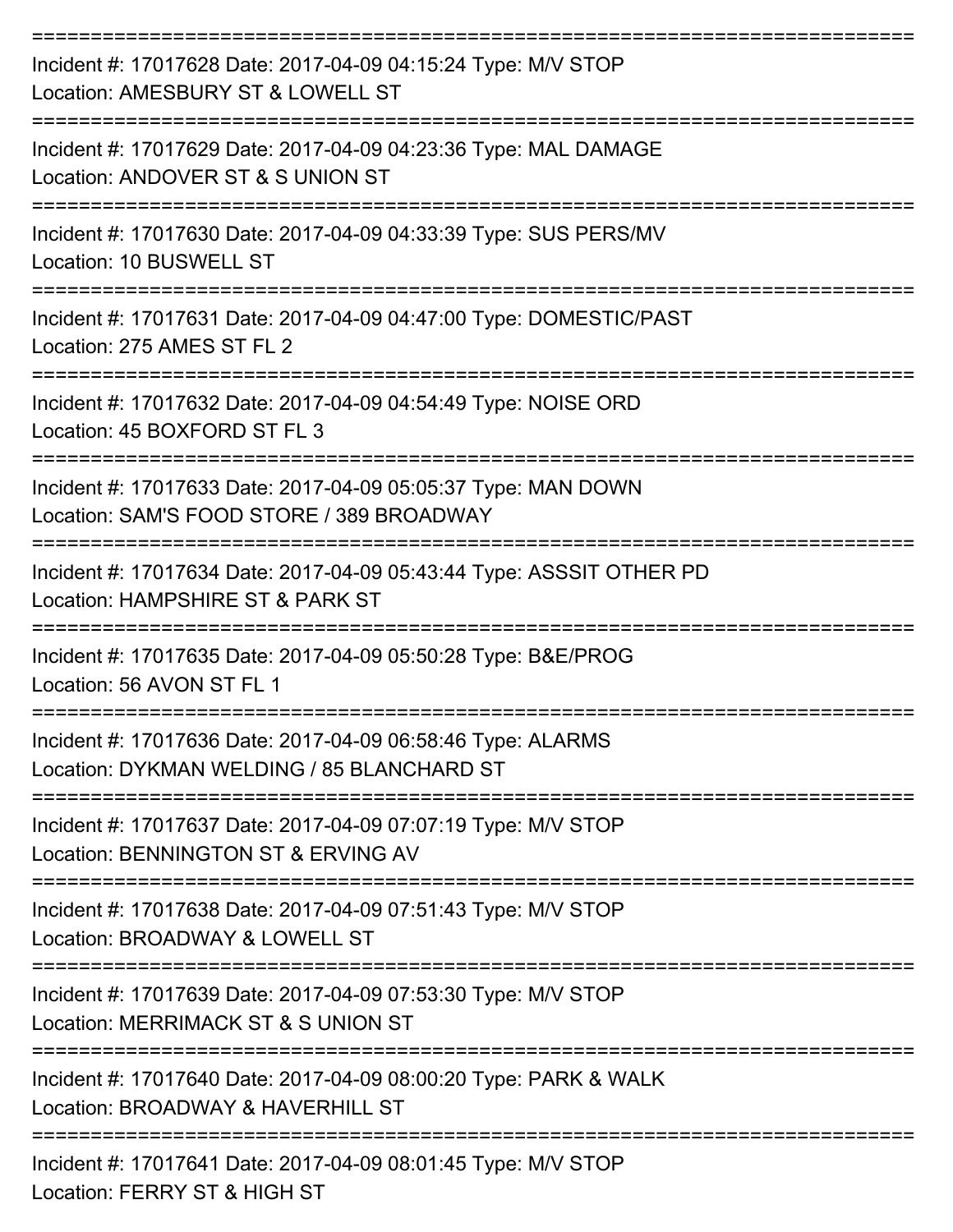Incident #: 17017642 Date: 2017-04-09 08:08:31 Type: SUS PERS/MV Location: 75 WARREN ST

| Incident #: 17017643 Date: 2017-04-09 08:47:35 Type: ALARMS<br>Location: HAFFNER'S CORPORATE OFFICE / 2 INTERNATIONAL WY |
|--------------------------------------------------------------------------------------------------------------------------|
| Incident #: 17017644 Date: 2017-04-09 09:05:28 Type: AUTO ACC/NO PI<br>Location: HAFFNERS / 473 HAVERHILL ST             |
| Incident #: 17017645 Date: 2017-04-09 09:35:57 Type: TRESPASSING<br>Location: 14 BEACON ST                               |
| Incident #: 17017646 Date: 2017-04-09 09:43:11 Type: MEDIC SUPPORT<br>Location: 7 ERVING AV FL 1ST FL                    |
| Incident #: 17017647 Date: 2017-04-09 09:51:08 Type: M/V STOP<br>Location: FALLS BRIDGE                                  |
| Incident #: 17017648 Date: 2017-04-09 10:16:19 Type: PARK & WALK<br>Location: BROADWAY                                   |
| Incident #: 17017649 Date: 2017-04-09 10:21:38 Type: DOMESTIC/PAST<br>Location: 35 BASSWOOD ST FL 2                      |
| Incident #: 17017650 Date: 2017-04-09 10:33:25 Type: DISTURBANCE<br>Location: 6 DIAMOND ST                               |
| Incident #: 17017651 Date: 2017-04-09 10:40:10 Type: TRESPASSING<br>Location: 34 PARK ST                                 |
| Incident #: 17017653 Date: 2017-04-09 10:53:34 Type: ASSSIT AMBULANC<br>Location: BROADWAY LIQUORS / 434 BROADWAY        |
| Incident #: 17017652 Date: 2017-04-09 10:53:59 Type: AUTO ACC/NO PI<br>Location: 4 INMAN ST                              |
| Incident #: 17017655 Date: 2017-04-09 11:06:16 Type: KEEP PEACE<br>Location: 141 AMESBURY ST #508                        |
| Incident #: 17017654 Date: 2017-04-09 11:06:25 Type: WARRANT SERVE<br>Location: 183 PARKER ST #13                        |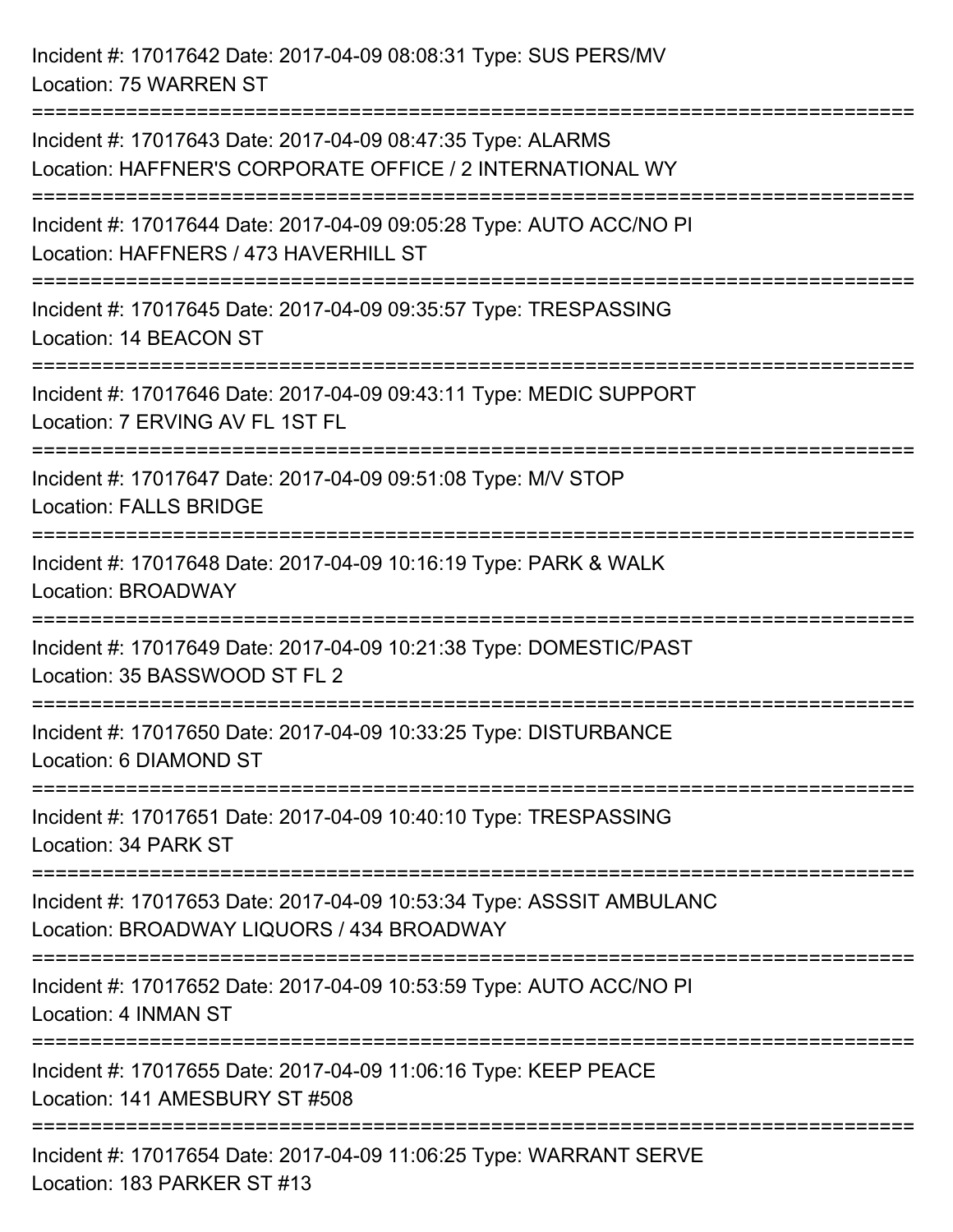| Incident #: 17017656 Date: 2017-04-09 11:13:17 Type: DOMESTIC/PROG<br>Location: 85 BRADFORD ST #APT 5       |
|-------------------------------------------------------------------------------------------------------------|
| Incident #: 17017657 Date: 2017-04-09 11:20:10 Type: M/V STOP<br>Location: ANDOVER ST & S BROADWAY          |
| Incident #: 17017658 Date: 2017-04-09 11:34:01 Type: HARASSMENT<br>Location: 372 MARKET ST #2               |
| Incident #: 17017659 Date: 2017-04-09 11:52:08 Type: AUTO ACC/PI<br>Location: BROOKFIELD ST & INMAN ST      |
| Incident #: 17017660 Date: 2017-04-09 11:57:33 Type: MAL DAMAGE<br>Location: 208 ABBOTT ST FL 1             |
| Incident #: 17017661 Date: 2017-04-09 12:02:39 Type: ASSSIT OTHER PD<br>Location: 18 BELLEVUE ST            |
| Incident #: 17017662 Date: 2017-04-09 12:05:25 Type: M/V STOP<br>Location: 395 LOWELL ST                    |
| Incident #: 17017663 Date: 2017-04-09 12:41:12 Type: DISTURBANCE<br>Location: 34 SALEM ST                   |
| Incident #: 17017664 Date: 2017-04-09 12:51:42 Type: DRUG VIO<br>Location: OLIVER SCHOOL / 183 HAVERHILL ST |
| Incident #: 17017665 Date: 2017-04-09 13:52:18 Type: NOISE ORD<br>Location: ROYAL ST & SMITH ST             |
| Incident #: 17017666 Date: 2017-04-09 13:59:55 Type: KEEP PEACE<br>Location: 26 STEARNS AV                  |
| Incident #: 17017667 Date: 2017-04-09 14:10:04 Type: M/V STOP<br>Location: MARKET ST & S UNION ST           |
| Incident #: 17017668 Date: 2017-04-09 14:21:32 Type: DISTURBANCE<br>Location: 2 MONTGOMERY ST FL 1STFL      |
| Incident #: 17017669 Date: 2017-04-09 14:27:39 Type: NOISE ORD<br>Location: 21 SHERIDAN ST                  |

===========================================================================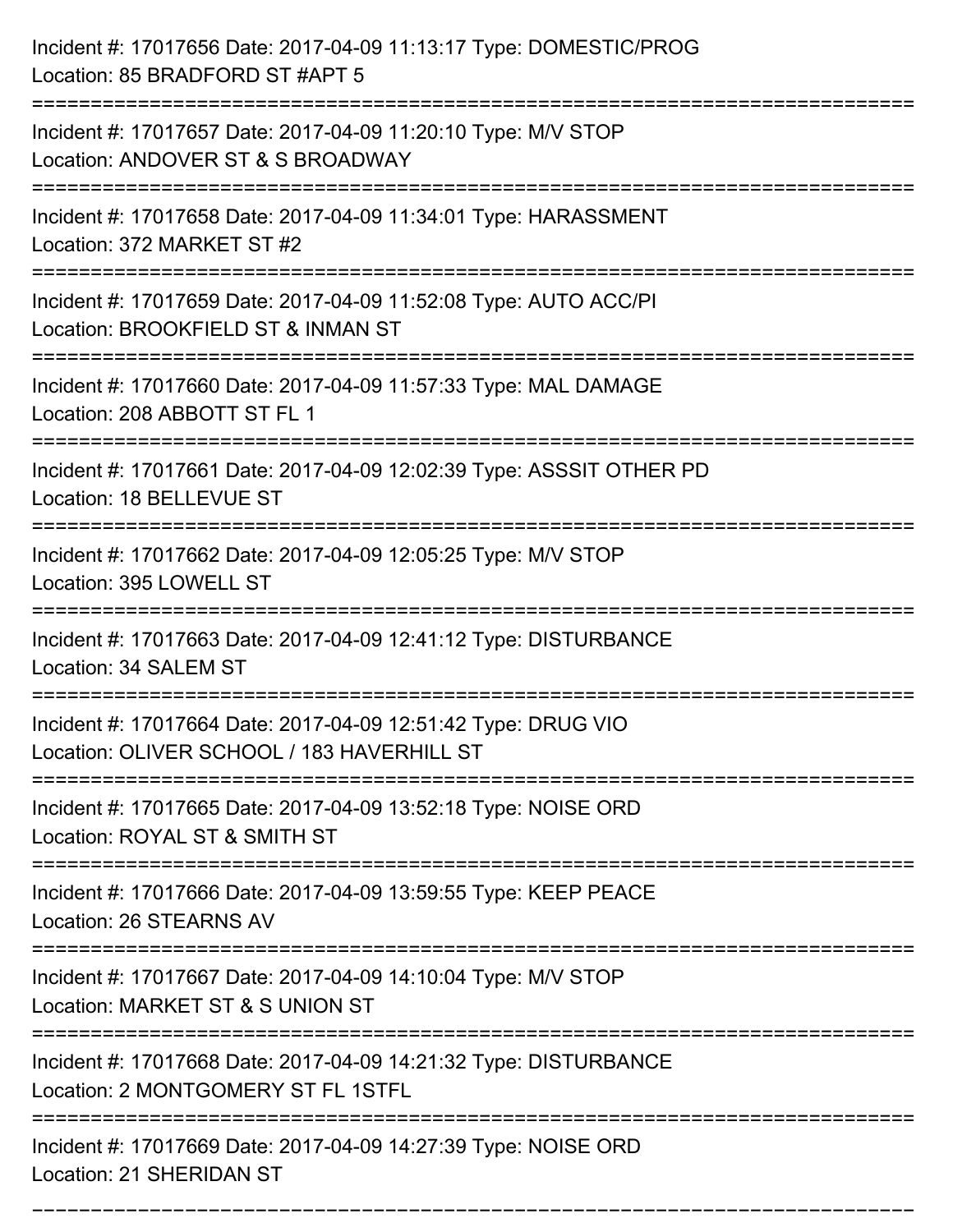| Incident #: 17017670 Date: 2017-04-09 14:45:26 Type: MEDIC SUPPORT<br>Location: 56 EUTAW ST                                             |
|-----------------------------------------------------------------------------------------------------------------------------------------|
| Incident #: 17017671 Date: 2017-04-09 15:06:10 Type: MEDIC SUPPORT<br>Location: 116 HAVERHILL ST                                        |
| Incident #: 17017672 Date: 2017-04-09 15:14:18 Type: M/V STOP<br>Location: CHANDLER ST & MEDFORD ST                                     |
| Incident #: 17017673 Date: 2017-04-09 15:16:25 Type: NOISE ORD<br>Location: 35 CHICKERING ST                                            |
| Incident #: 17017674 Date: 2017-04-09 15:18:40 Type: NOISE ORD<br>Location: 34 E HAVERHILL ST                                           |
| Incident #: 17017675 Date: 2017-04-09 15:19:42 Type: M/V STOP<br>Location: STORROW ST & WOODLAND ST<br>================================ |
| Incident #: 17017677 Date: 2017-04-09 15:22:20 Type: DISTURBANCE<br>Location: 317 S BROADWAY FL 2NDFL                                   |
| Incident #: 17017678 Date: 2017-04-09 15:22:40 Type: SUS PERS/MV<br><b>Location: 46 CONGRESS ST</b>                                     |
| Incident #: 17017676 Date: 2017-04-09 15:23:06 Type: M/V STOP<br>Location: 28 HANCOCK ST                                                |
| Incident #: 17017679 Date: 2017-04-09 15:36:21 Type: BUILDING CHK<br>Location: ADVANCE AUTO / 67 WINTHROP AV                            |
| Incident #: 17017680 Date: 2017-04-09 15:45:34 Type: NOISE ORD<br>Location: ARLINGTON ST & EXCHANGE ST                                  |
| Incident #: 17017681 Date: 2017-04-09 16:01:35 Type: M/V STOP<br>Location: 599 CANAL ST                                                 |
| Incident #: 17017682 Date: 2017-04-09 16:02:37 Type: M/V STOP<br>Location: 73 WINTHROP AV                                               |
| Incident #: 17017683 Date: 2017-04-09 16:03:16 Type: M/V STOP<br>Location: LAWRENCE ST & MAPLE ST                                       |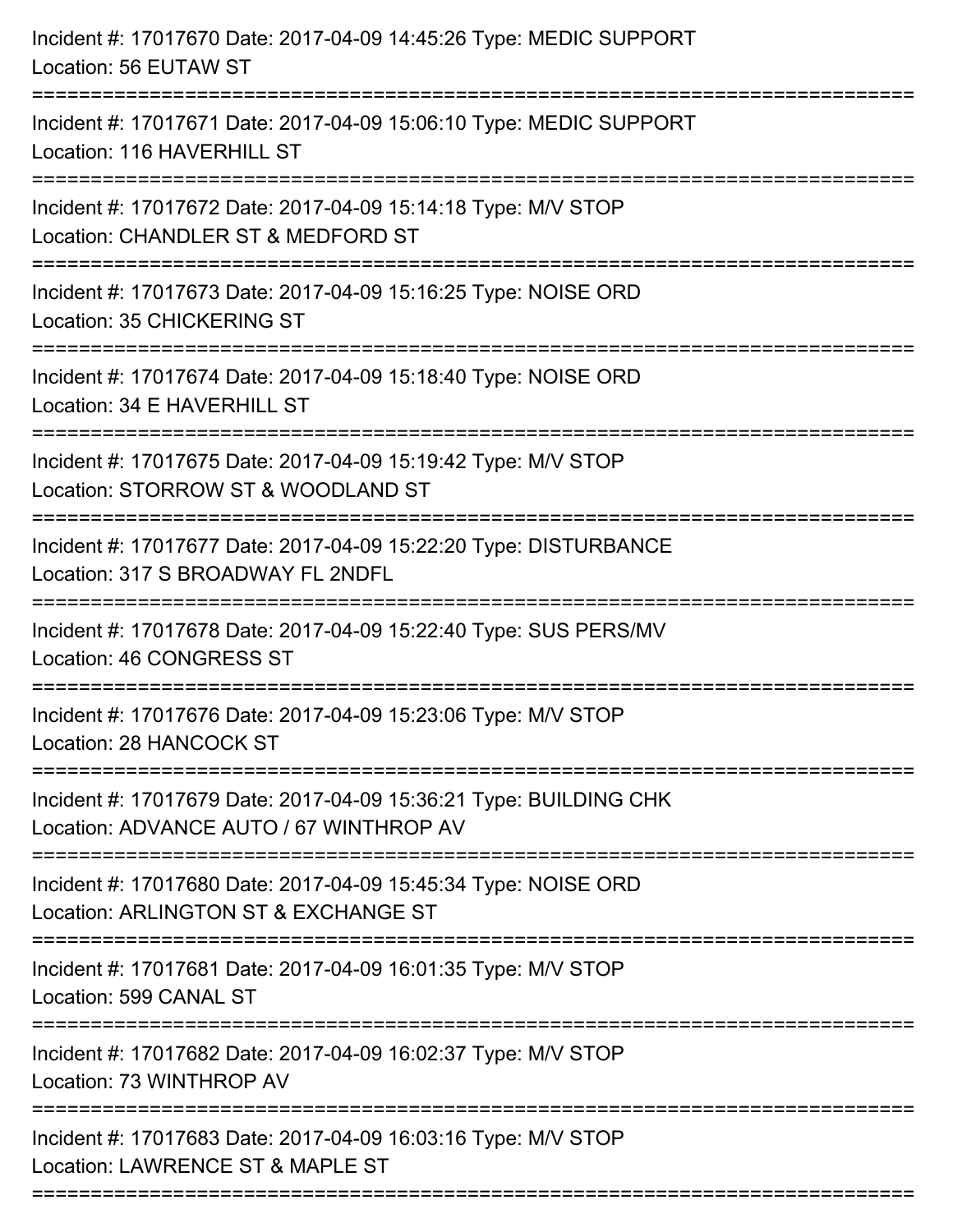Location: BROADWAY & LOWELL ST

| Incident #: 17017685 Date: 2017-04-09 16:04:15 Type: SUS PERS/MV<br>Location: LAWLOR SCHOOL / 4 LEXINGTON ST           |
|------------------------------------------------------------------------------------------------------------------------|
| Incident #: 17017686 Date: 2017-04-09 16:06:25 Type: CK WELL BEING<br>Location: BELLEVUE CEMETERY                      |
| Incident #: 17017687 Date: 2017-04-09 16:15:48 Type: M/V STOP<br>Location: 161 ARLINGTON ST                            |
| Incident #: 17017688 Date: 2017-04-09 16:52:22 Type: MEDIC SUPPORT<br>Location: 21 LOGAN ST #2NDFL                     |
| Incident #: 17017689 Date: 2017-04-09 16:54:43 Type: NOISE ORD<br><b>Location: STEVENS CT</b>                          |
| Incident #: 17017690 Date: 2017-04-09 17:03:10 Type: NOISE ORD<br>Location: 46 STORROW ST                              |
| Incident #: 17017691 Date: 2017-04-09 17:11:07 Type: M/V STOP<br>Location: 4WT678 LAWRENCE ST                          |
| Incident #: 17017693 Date: 2017-04-09 17:18:00 Type: A&B PAST<br>Location: 362 ESSEX ST                                |
| Incident #: 17017692 Date: 2017-04-09 17:18:08 Type: M/V STOP<br>Location: AMESBURY ST & ESSEX ST                      |
| Incident #: 17017694 Date: 2017-04-09 17:21:49 Type: M/V STOP<br>Location: ESSEX ST & LAWRENCE ST                      |
| Incident #: 17017695 Date: 2017-04-09 17:34:20 Type: ALARM/HOLD<br>Location: LA CARIBENA MULTISERVICE / 53 BERKELEY ST |
| Incident #: 17017696 Date: 2017-04-09 17:36:00 Type: DISTURBANCE<br>Location: 450 CANAL ST                             |
| Incident #: 17017697 Date: 2017-04-09 17:36:46 Type: MISSING PERS<br>Location: 110 AMES ST                             |
|                                                                                                                        |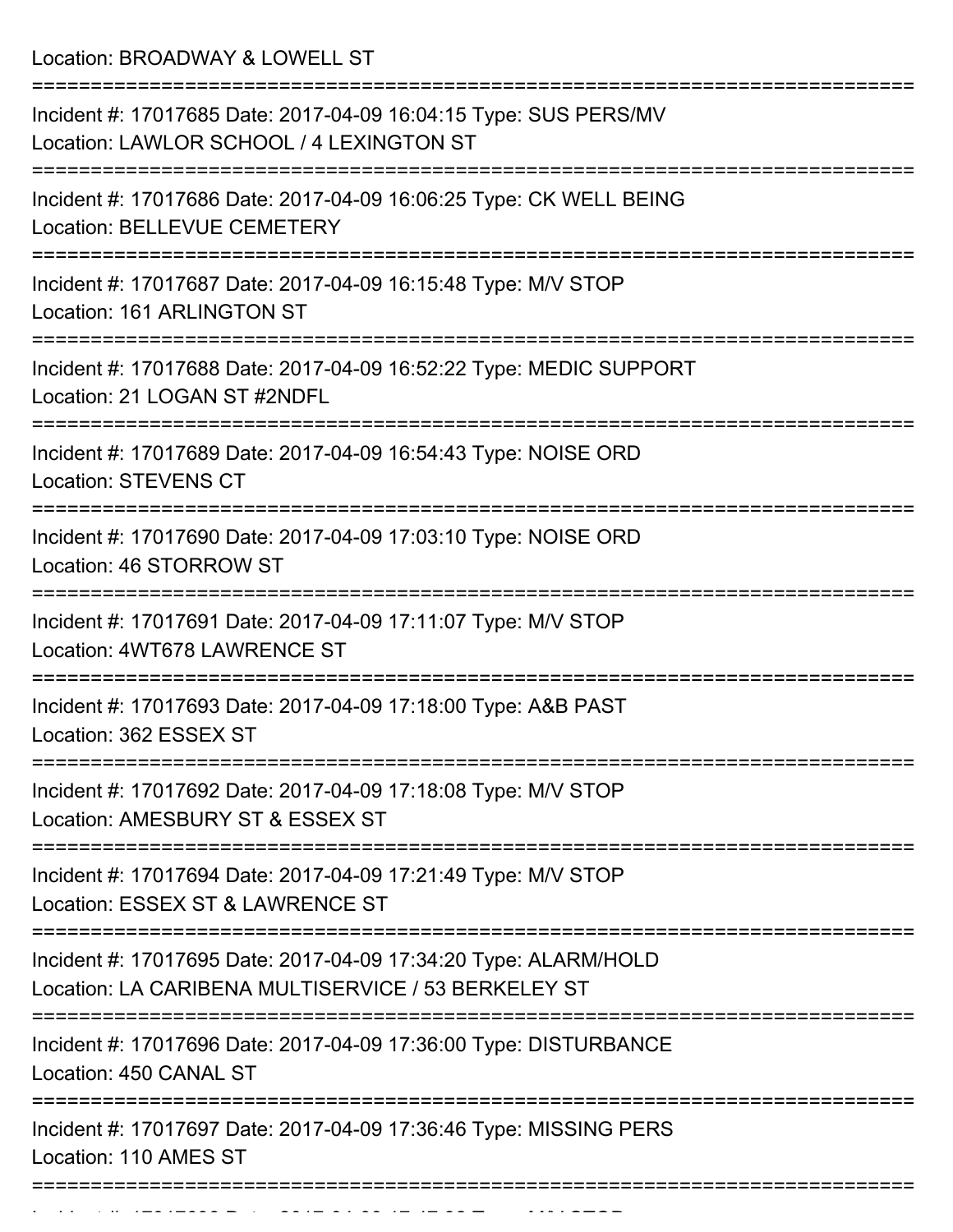Location: LAWRENCE ST & METHUEN ST

| Incident #: 17017699 Date: 2017-04-09 17:50:45 Type: M/V STOP<br>Location: ESSEX ST & LAWRENCE ST                  |
|--------------------------------------------------------------------------------------------------------------------|
| Incident #: 17017700 Date: 2017-04-09 17:53:58 Type: VIO CITY ORD<br>Location: EVERETT ST & ROWE ST                |
| Incident #: 17017701 Date: 2017-04-09 17:54:10 Type: SUS PERS/MV<br>Location: HAVERHILL ST & UNION ST              |
| Incident #: 17017702 Date: 2017-04-09 17:58:06 Type: M/V STOP<br>Location: HAFFNER'S GAS STATION / 69 PARKER ST    |
| Incident #: 17017704 Date: 2017-04-09 18:01:24 Type: MAN DOWN<br>Location: RIVERSIDE HOUSE OF PIZZA / 8 S BROADWAY |
| Incident #: 17017703 Date: 2017-04-09 18:01:45 Type: M/V STOP<br>Location: FALLS BRIDGE / null                     |
| Incident #: 17017705 Date: 2017-04-09 18:04:21 Type: M/V STOP<br>Location: MARKET ST & PARKER ST                   |
| Incident #: 17017706 Date: 2017-04-09 18:10:44 Type: M/V STOP<br>Location: SALEM ST & S UNION ST                   |
| Incident #: 17017708 Date: 2017-04-09 18:11:24 Type: M/V STOP<br>Location: PHILLIPS ST & WINTHROP AV               |
| Incident #: 17017707 Date: 2017-04-09 18:12:11 Type: M/V STOP<br>Location: SUMMER ST & UNION ST                    |
| Incident #: 17017709 Date: 2017-04-09 18:12:38 Type: TOW OF M/V<br>Location: TRESPASS / 262 LAWRENCE ST            |
| Incident #: 17017710 Date: 2017-04-09 18:17:33 Type: M/V STOP<br>Location: PARKER ST & SALEM ST                    |
| Incident #: 17017711 Date: 2017-04-09 18:20:50 Type: M/V STOP<br>Location: TOW / CANAL ST & LAWRENCE ST            |
|                                                                                                                    |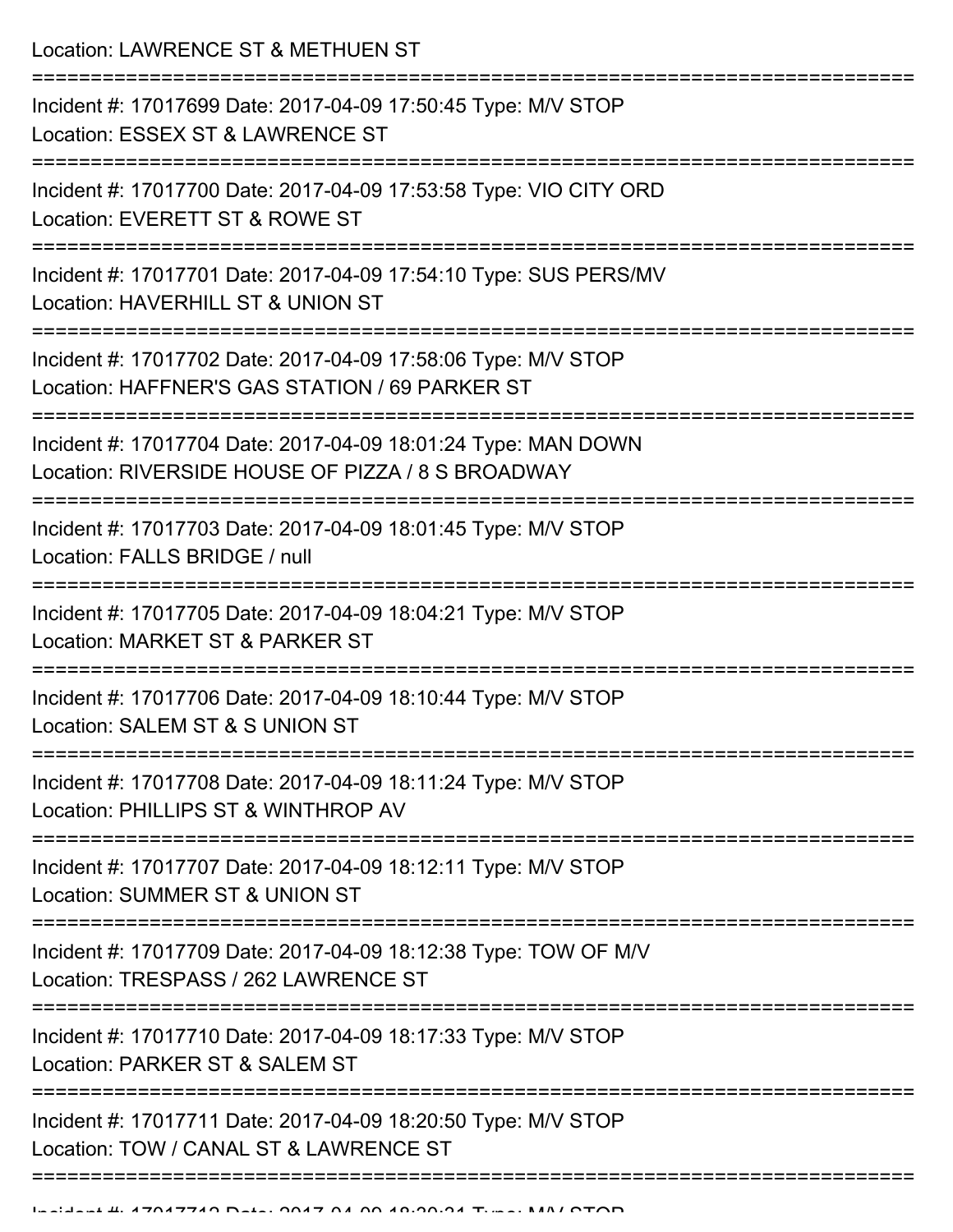| Location: AUBURN ST & HAMPSHIRE ST                                                                         |
|------------------------------------------------------------------------------------------------------------|
| Incident #: 17017713 Date: 2017-04-09 18:33:47 Type: M/V STOP<br>Location: LAWRENCE ST & LEXINGTON ST      |
| Incident #: 17017714 Date: 2017-04-09 18:38:51 Type: VIO CITY ORD<br>Location: 71 ELM ST                   |
| Incident #: 17017715 Date: 2017-04-09 18:42:57 Type: MAN DOWN<br>Location: NORTH COMMON / 168 HAVERHILL ST |
| Incident #: 17017717 Date: 2017-04-09 18:43:52 Type: AUTO ACC/NO PI<br>Location: FERRY ST & PROSPECT ST    |
| Incident #: 17017716 Date: 2017-04-09 18:45:25 Type: M/V STOP<br>Location: AUBURN ST & HAMPSHIRE ST        |
| Incident #: 17017718 Date: 2017-04-09 18:47:57 Type: M/V STOP<br>Location: 491 ESSEX ST                    |
| Incident #: 17017720 Date: 2017-04-09 18:57:14 Type: GENERAL SERV<br>Location: 90 LOWELL ST                |
| Incident #: 17017719 Date: 2017-04-09 18:57:16 Type: M/V STOP<br>Location: AUBURN ST & HAMPSHIRE ST        |
| Incident #: 17017721 Date: 2017-04-09 19:03:27 Type: DISTURBANCE<br>Location: BAILEY ST & FOSTER ST        |
| Incident #: 17017722 Date: 2017-04-09 19:04:12 Type: NOISE ORD<br>Location: 25 ROBINSON CT                 |
| Incident #: 17017723 Date: 2017-04-09 19:08:41 Type: M/V STOP<br>Location: LAWRENCE ST & METHUEN ST        |
| Incident #: 17017724 Date: 2017-04-09 19:16:12 Type: NOISE ORD<br>Location: 18 WILLOUGHBY ST               |
| Incident #: 17017725 Date: 2017-04-09 19:20:17 Type: MAN DOWN<br>Location: ESSEX ST & HAMPSHIRE ST         |
| Incident #: 17017707 Dete: 2017 04:00 10:20:55 Tupe: MALCTOD                                               |

Incident #: 17017727 Date: 2017-04-09 19:20:55 Type: M/V STOP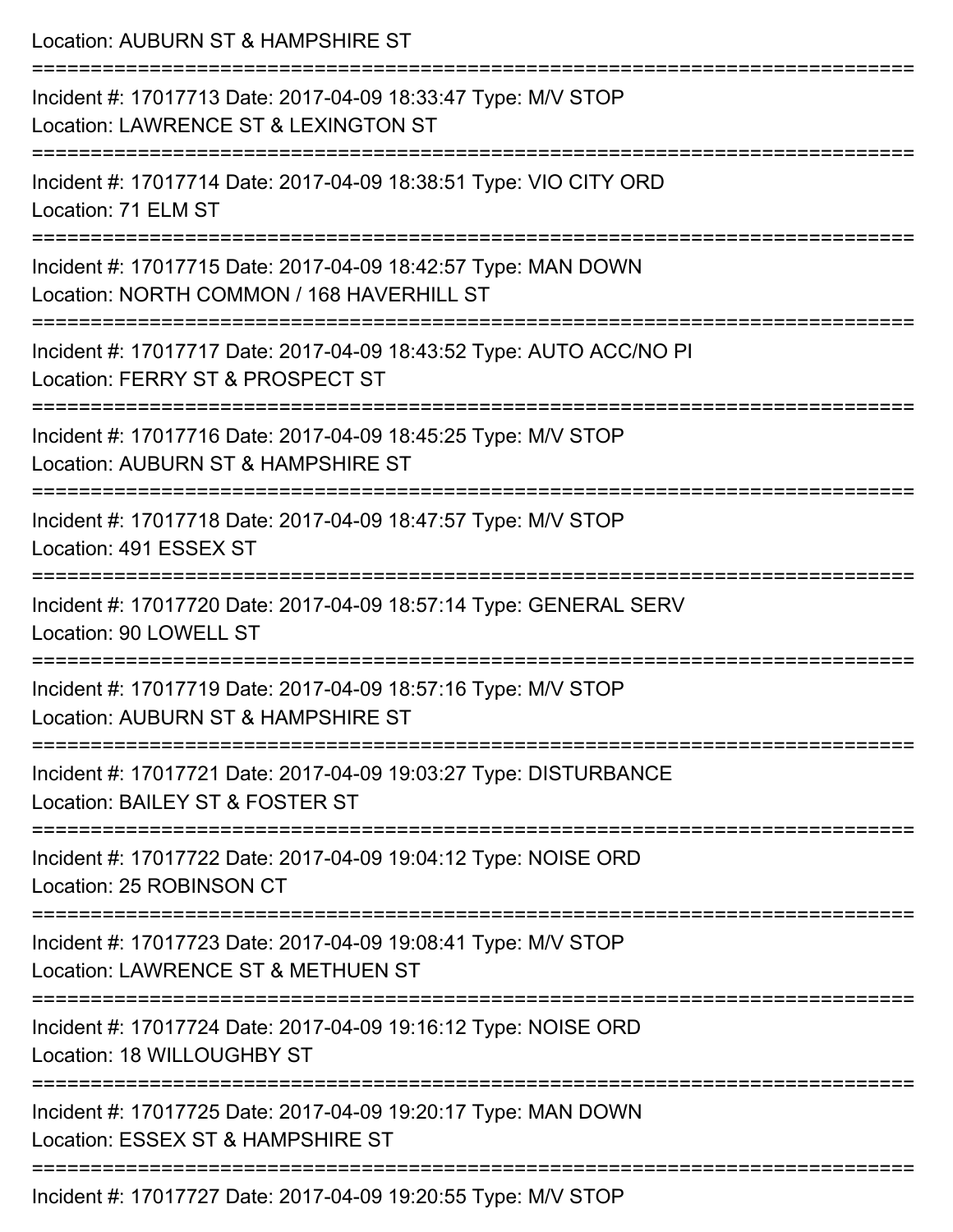| Incident #: 17017726 Date: 2017-04-09 19:21:33 Type: NOISE ORD<br>Location: HAFFNER'S GAS STATION / 69 PARKER ST |
|------------------------------------------------------------------------------------------------------------------|
| Incident #: 17017728 Date: 2017-04-09 19:24:34 Type: ALARMS<br>Location: ADULT LEARNING CTR / 147 HAVERHILL ST   |
| Incident #: 17017729 Date: 2017-04-09 19:25:15 Type: NOISE ORD<br>Location: ARLINGTON ST & HAMPSHIRE ST          |
| Incident #: 17017730 Date: 2017-04-09 19:26:22 Type: M/V STOP<br>Location: LAWRENCE ST & LOWELL ST               |
| Incident #: 17017731 Date: 2017-04-09 19:31:05 Type: VIO CITY ORD<br>Location: 5 STATE ST                        |
| Incident #: 17017732 Date: 2017-04-09 19:34:33 Type: M/V STOP<br><b>Location: 'LAWRENCE &amp; CANAL</b>          |
| Incident #: 17017733 Date: 2017-04-09 19:43:21 Type: TOW OF M/V<br><b>Location: CHICKERING ST</b>                |
| Incident #: 17017734 Date: 2017-04-09 19:52:09 Type: M/V STOP<br>Location: CANAL ST & LAWRENCE ST                |
| Incident #: 17017735 Date: 2017-04-09 19:55:50 Type: VIO CITY ORD<br>Location: BIGELOW ST & CARLETON ST          |
| Incident #: 17017736 Date: 2017-04-09 19:57:22 Type: ALARMS<br>Location: TU TIERRA MARKET / 164 S UNION ST       |
| Incident #: 17017737 Date: 2017-04-09 19:58:01 Type: SUS PERS/MV<br>Location: TOW M/C / 153 EMMETT ST            |
| Incident #: 17017738 Date: 2017-04-09 20:06:05 Type: DISTURBANCE<br>Location: BONGOS / LAWRENCE ST & PARK ST     |
| Incident #: 17017739 Date: 2017-04-09 20:08:15 Type: SEX OFF. PAST<br>Location: 30 WALNUT ST                     |
| Incident #: 17017740 Date: 2017-04-09 20:10:23 Type: SUS PERS/MV                                                 |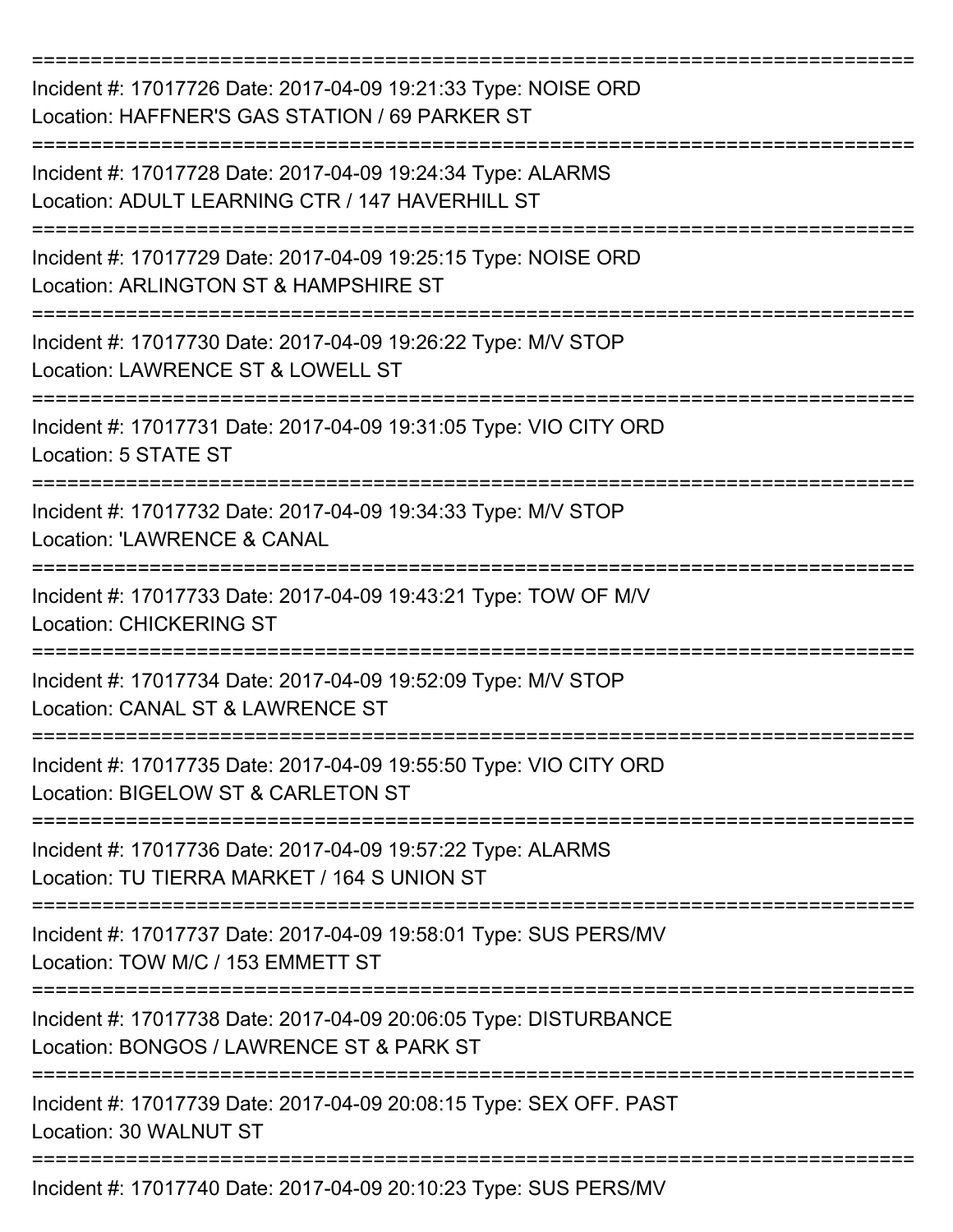| Incident #: 17017741 Date: 2017-04-09 20:21:38 Type: NOISE ORD<br>Location: 33 MORTON ST                                      |
|-------------------------------------------------------------------------------------------------------------------------------|
| Incident #: 17017742 Date: 2017-04-09 20:22:24 Type: SUS PERS/MV<br><b>Location: 9 CURRIER ST</b>                             |
| Incident #: 17017743 Date: 2017-04-09 20:31:04 Type: AUTO ACC/NO PI<br>Location: HAVERHILL ST & WEST ST                       |
| Incident #: 17017744 Date: 2017-04-09 20:39:22 Type: MEDIC SUPPORT<br>Location: BROADWAY & LOWELL ST                          |
| Incident #: 17017745 Date: 2017-04-09 20:46:14 Type: SUS PERS/MV<br>Location: 7 GRACE TER                                     |
| Incident #: 17017746 Date: 2017-04-09 20:47:02 Type: NEIGHBOR PROB<br>Location: 71 BERKELEY ST FL 1                           |
| Incident #: 17017747 Date: 2017-04-09 20:48:11 Type: LIC PLATE STO<br>Location: 21 BOSTON ST                                  |
| :================<br>Incident #: 17017748 Date: 2017-04-09 20:53:21 Type: HIT & RUN M/V<br>Location: DENNYS / 160 WINTHROP AV |
| Incident #: 17017749 Date: 2017-04-09 21:00:18 Type: SUS PERS/MV<br>Location: 5 AVON ST                                       |
| ===================<br>Incident #: 17017750 Date: 2017-04-09 21:02:35 Type: M/V STOP<br>Location: BROADWAY & CANAL ST         |
| Incident #: 17017751 Date: 2017-04-09 21:11:06 Type: M/V STOP<br>Location: BROADWAY & LOWELL ST                               |
| Incident #: 17017752 Date: 2017-04-09 21:13:24 Type: M/V STOP<br>Location: HAMPSHIRE ST & LOWELL ST                           |
| Incident #: 17017753 Date: 2017-04-09 21:23:46 Type: M/V STOP<br>Location: 205 BROADWAY                                       |
| Incident #: 17017755 Date: 2017-04-09 21:24:06 Type: LARCENY/PAST<br>ADVIO OF AFTADY OADA OF IDADIZED OT                      |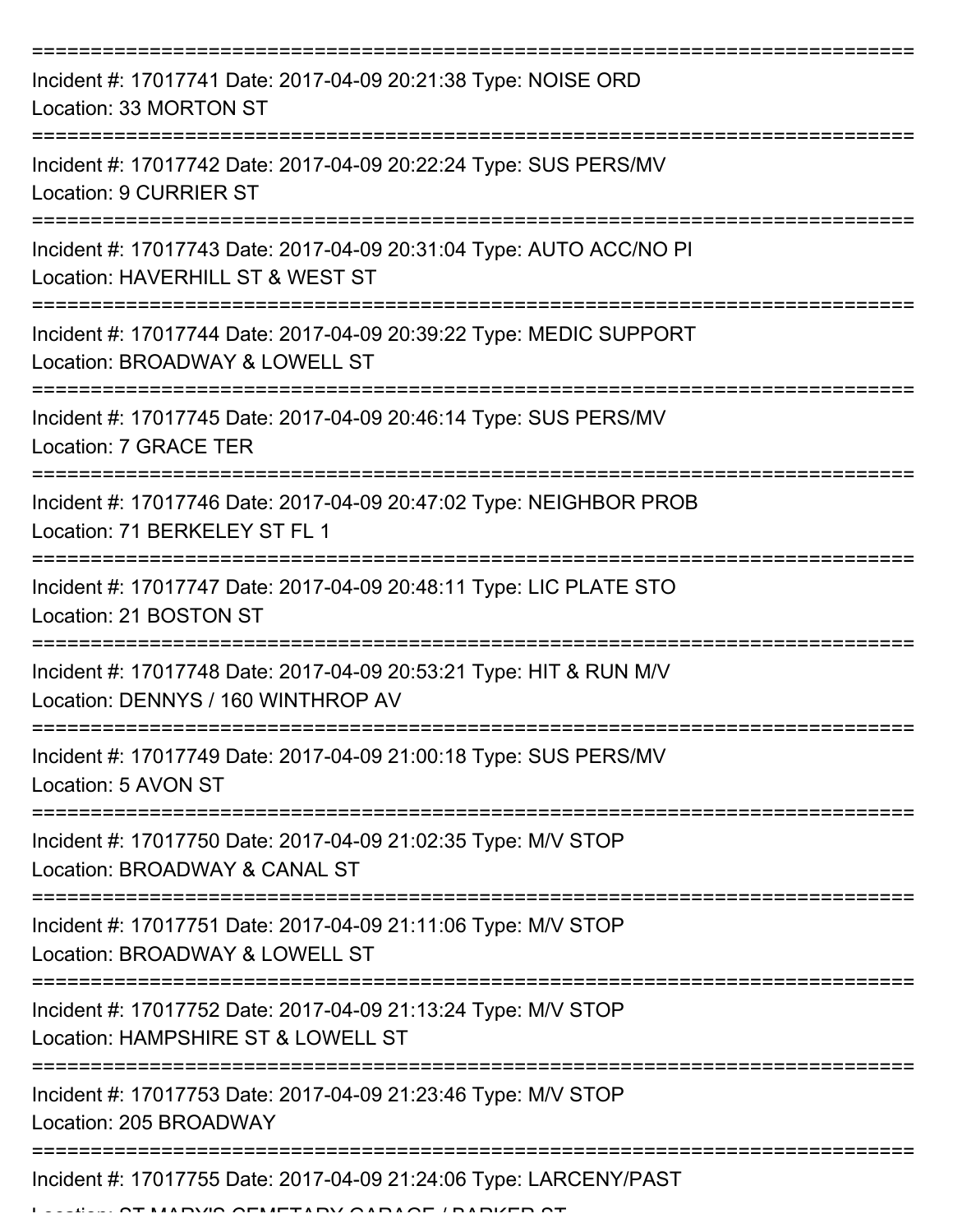| Incident #: 17017754 Date: 2017-04-09 21:24:36 Type: NOISE ORD<br>Location: PARK / 75 MANCHESTER ST |
|-----------------------------------------------------------------------------------------------------|
| Incident #: 17017756 Date: 2017-04-09 21:32:25 Type: M/V STOP<br>Location: 550 BROADWAY             |
| Incident #: 17017757 Date: 2017-04-09 21:39:13 Type: NOISE ORD<br>Location: LOFT 550 / 600 BROADWAY |
| Incident #: 17017759 Date: 2017-04-09 21:39:29 Type: THREATS<br>Location: 95 NEWBURY ST             |
| Incident #: 17017758 Date: 2017-04-09 21:39:30 Type: M/V STOP<br>Location: BROADWAY & LAKE ST       |
| Incident #: 17017760 Date: 2017-04-09 21:47:05 Type: M/V STOP<br>Location: 342 BROADWAY             |
| Incident #: 17017761 Date: 2017-04-09 21:53:25 Type: ANIMAL COMPL<br>Location: 273 ANDOVER ST       |
| Incident #: 17017762 Date: 2017-04-09 22:01:12 Type: M/V STOP<br>Location: 342 BROADWAY             |
| Incident #: 17017763 Date: 2017-04-09 22:01:50 Type: M/V STOP<br>Location: BROADWAY & MANCHESTER ST |
| Incident #: 17017764 Date: 2017-04-09 22:03:01 Type: M/V STOP<br>Location: 65 MANCHESTER ST         |
| Incident #: 17017765 Date: 2017-04-09 22:06:26 Type: M/V STOP<br><b>Location: 42 MANCHESTER ST</b>  |
| Incident #: 17017766 Date: 2017-04-09 22:15:46 Type: M/V STOP<br>Location: HAVERHILL ST & OXFORD ST |
| Incident #: 17017767 Date: 2017-04-09 22:18:17 Type: M/V STOP<br>Location: 640 ESSEX ST             |
| Incident #: 17017768 Date: 2017-04-09 22:24:35 Type: NOISE ORD                                      |

Location: 30 PLEASANT ST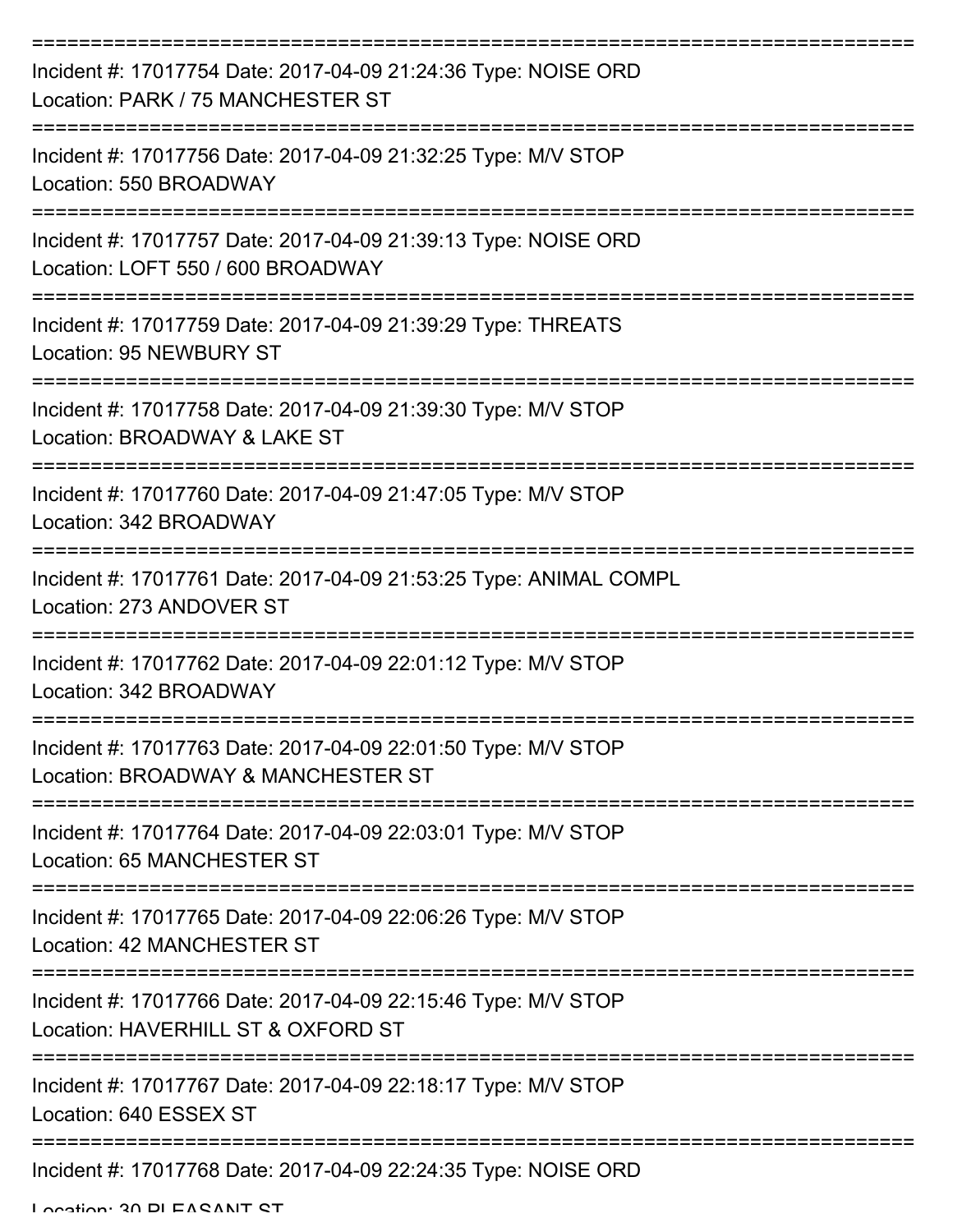| Incident #: 17017769 Date: 2017-04-09 22:25:54 Type: M/V STOP<br>Location: 99 CANAL ST                                    |
|---------------------------------------------------------------------------------------------------------------------------|
| Incident #: 17017770 Date: 2017-04-09 22:28:31 Type: M/V STOP<br>Location: BROADWAY & COMMON ST                           |
| Incident #: 17017771 Date: 2017-04-09 22:29:40 Type: UNWANTEDGUEST<br>Location: 95 NEWBURY ST FL 3                        |
| Incident #: 17017772 Date: 2017-04-09 22:35:27 Type: SUS PERS/MV<br>Location: HAFFNER'S GAS STATION / 69 PARKER ST        |
| Incident #: 17017773 Date: 2017-04-09 22:37:42 Type: M/V STOP<br>Location: 187 LAWRENCE ST                                |
| Incident #: 17017774 Date: 2017-04-09 22:39:48 Type: M/V STOP<br>Location: 103 BROADWAY                                   |
| Incident #: 17017775 Date: 2017-04-09 22:44:14 Type: M/V STOP<br>Location: AMESBURY ST & COMMON ST                        |
| Incident #: 17017777 Date: 2017-04-09 22:46:19 Type: M/V STOP<br>Location: BENNINGTON ST & ERVING AV                      |
| Incident #: 17017776 Date: 2017-04-09 22:46:29 Type: DISTURBANCE<br>Location: BEHIND BONGOS / BENNINGTON ST & LAWRENCE ST |
| Incident #: 17017778 Date: 2017-04-09 22:50:16 Type: DISTURBANCE<br>Location: J BRIANS PUB / 615 S UNION ST               |
| Incident #: 17017779 Date: 2017-04-09 23:05:13 Type: M/V STOP<br>Location: BROADWAY & MANCHESTER ST                       |
| Incident #: 17017780 Date: 2017-04-09 23:16:32 Type: TOW OF M/V<br>Location: 108 NEWBURY ST                               |
| Incident #: 17017781 Date: 2017-04-09 23:17:13 Type: DISTURBANCE<br>Location: J BRIANS PUB / 615 S UNION ST               |
| Incident #: 17017782 Date: 2017-04-09 23:43:41 Type: ALARM/BURG<br>Location: ELKS LODGE / 652 ANDOVER ST                  |